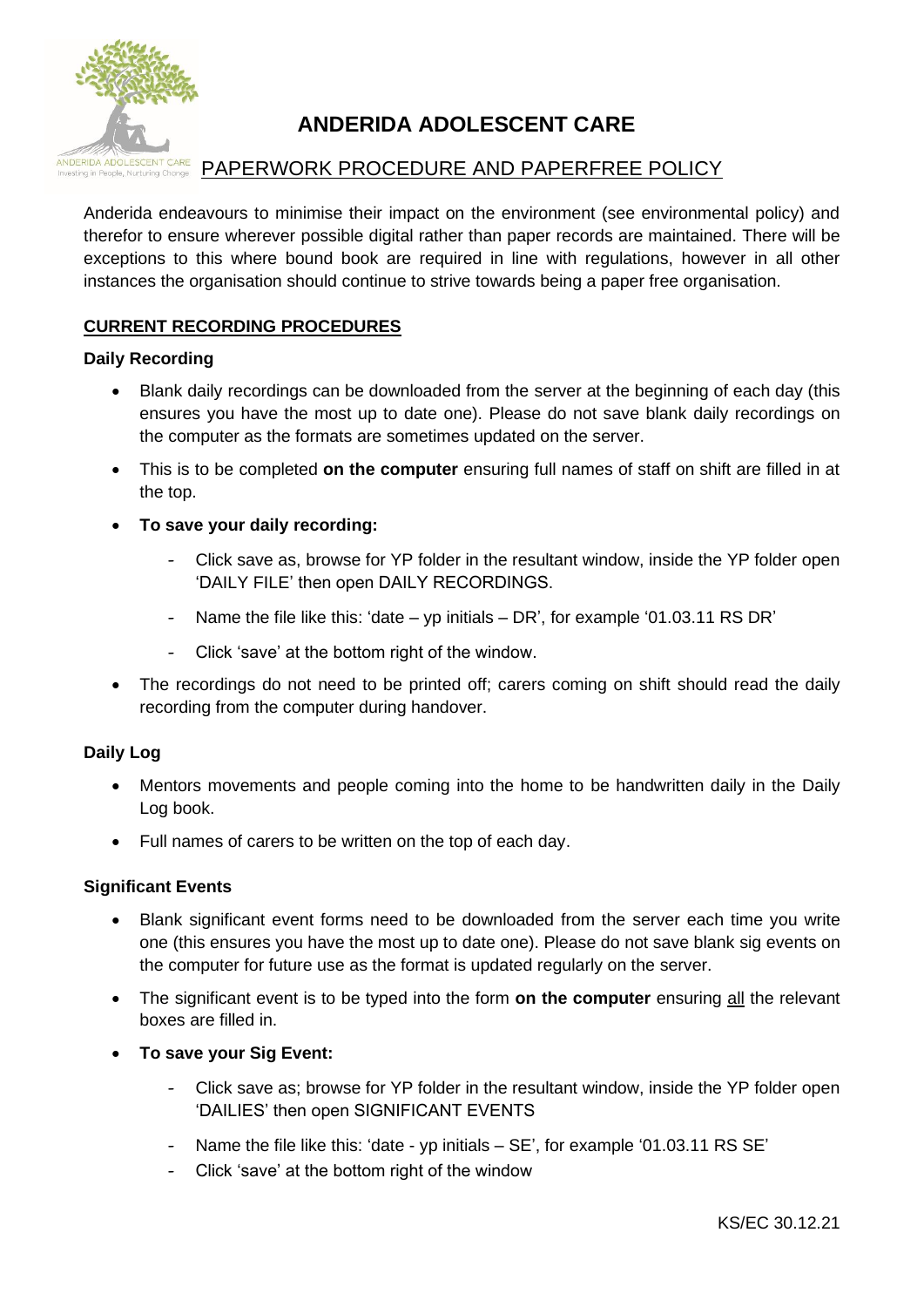• Significant Events do not need to be printed off; carers coming on shift should read them on the computer screen during handover.

## **Incident Report and Notifications**

- Blank incident report forms need to be downloaded from the server each time you write one (this ensures you have the most up to date one). Please do not save blank incident report forms on the computer for future use as the format is updated regularly in the server.
- The incident is to be typed into the form **on the computer** ensuring all the relevant boxes are filled in.
- Make sure you alert your manager if an Ofsted notification is relevant (serious incident, involving the police, extended period of being missing, injury or risk of CSE). To complete a notification, you must access the document on line using the following link: [https://ofstedonline.ofsted.gov.uk/outreach/Ofsted\\_Statutory\\_Notification.ofml](https://ofstedonline.ofsted.gov.uk/outreach/Ofsted_Statutory_Notification.ofml)

At the end of the form it will give you the option to download a PDF copy. You must always press yes and save the PDF in the incidents file with the correct date and matching title to the incident it refers to.

- Do not print incident reports or notifications; save them on the computer.
- To save your incident report or notification:
	- Click save as; browse for YP folder in the resultant window, inside the YP folder open 'DAILIES' then open INCIDENT REPORTS.
	- Name the file like this: 'date yp initials –IR/Notification, for example '01.03.11 RS IR - Missing' or '04.03.11 RS Notification - Missing'.
	- Click 'save' at the bottom right of the window.
- Incident reports do not need to be printed off; carers coming on shift should read the incident on the computer screen during handover.
- On occasion, there will be an update or an outcome of an incident after the incident report after the day on which it was completed. If this occurs, please notify admin at head office [\(admin@anderidacare.co.uk\)](mailto:admin@anderidacare.co.uk) so that the final version can be forwarded to the social worker.

#### **Key Hour**

- Blank key hour forms are to be downloaded from the server each time you write one. Please do not save blank key hours on the computer as the formats are sometimes updated on the server.
- This is to be completed **on the computer** ensuring full names of staff on shift are filled in at the top.
- Key hours must be printed off and given to the young person in the format agreed in their terms of residency (unless they have made specific requests not to receive them).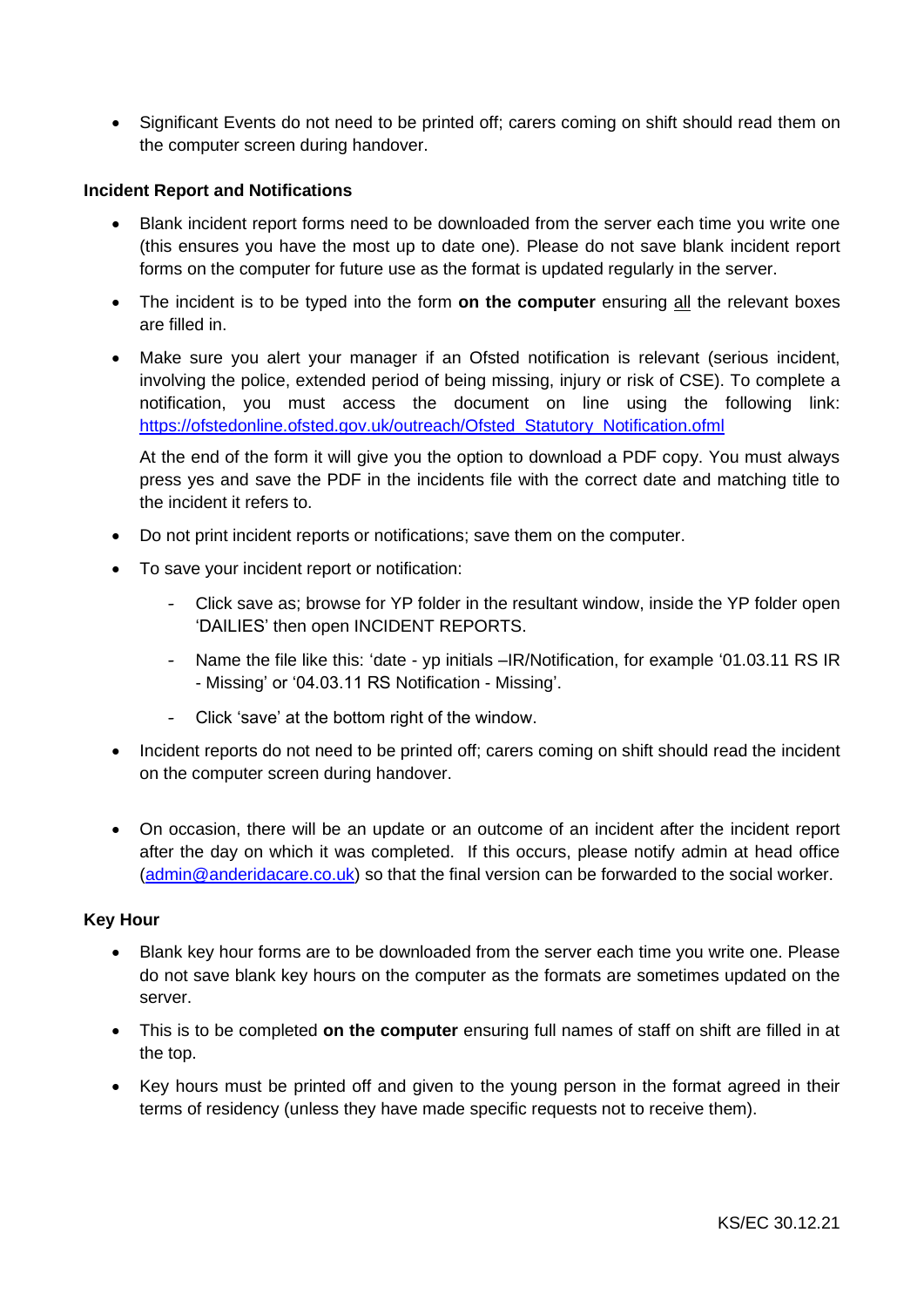## **Consequence**

- Consequences are handwritten in the consequences log and a digital form to be completed.
- The Manager will sign the consequences log.
- A consequence form should also be filled in on the computer. This can be downloaded from the server. This is not to be printed off just saved in the relevant section of the young person daily file.

## **Positive Holding**

- Physical interventions are handwritten in the restraints log.
- You also fill in a positive holding form which should be downloaded from the server and saved in the young person daily file.
- Positive holding forms should be emailed to our PRICE instructor Will Williams and the office at the end of the day (will.williams@anderidacare.co.uk).

#### **A-Points (Weekly Points Award)**

• To be completed digitally on the server

#### **Activity Chart**

• To be completed digitally on the server

#### **Contacts**

• All contacts including telephone and email contacts are to be recorded on the DR for the young person that the communication relates to. The only exception to this is when the communication is very significant in which case there is reference to it on the DR but a full summary on a SE or IR e.g. spoke to YP Mum see SE.

#### **Room Search**

• Form to be downloaded from the server and typed on the computer.

#### **Medication Log**

• Medication stock checks to be handwritten in the medication logbook weekly.

## **Petty Cash Log**

- To be completed on the server digitally
- To be printed from the server and kept on the clipboard.
- Once filled in this should be filed in the petty cash log folder.
- This should be checked during handover and signed by the new mentors coming on shift.

#### **Vehicle Log**

• To be completed digitally on the server